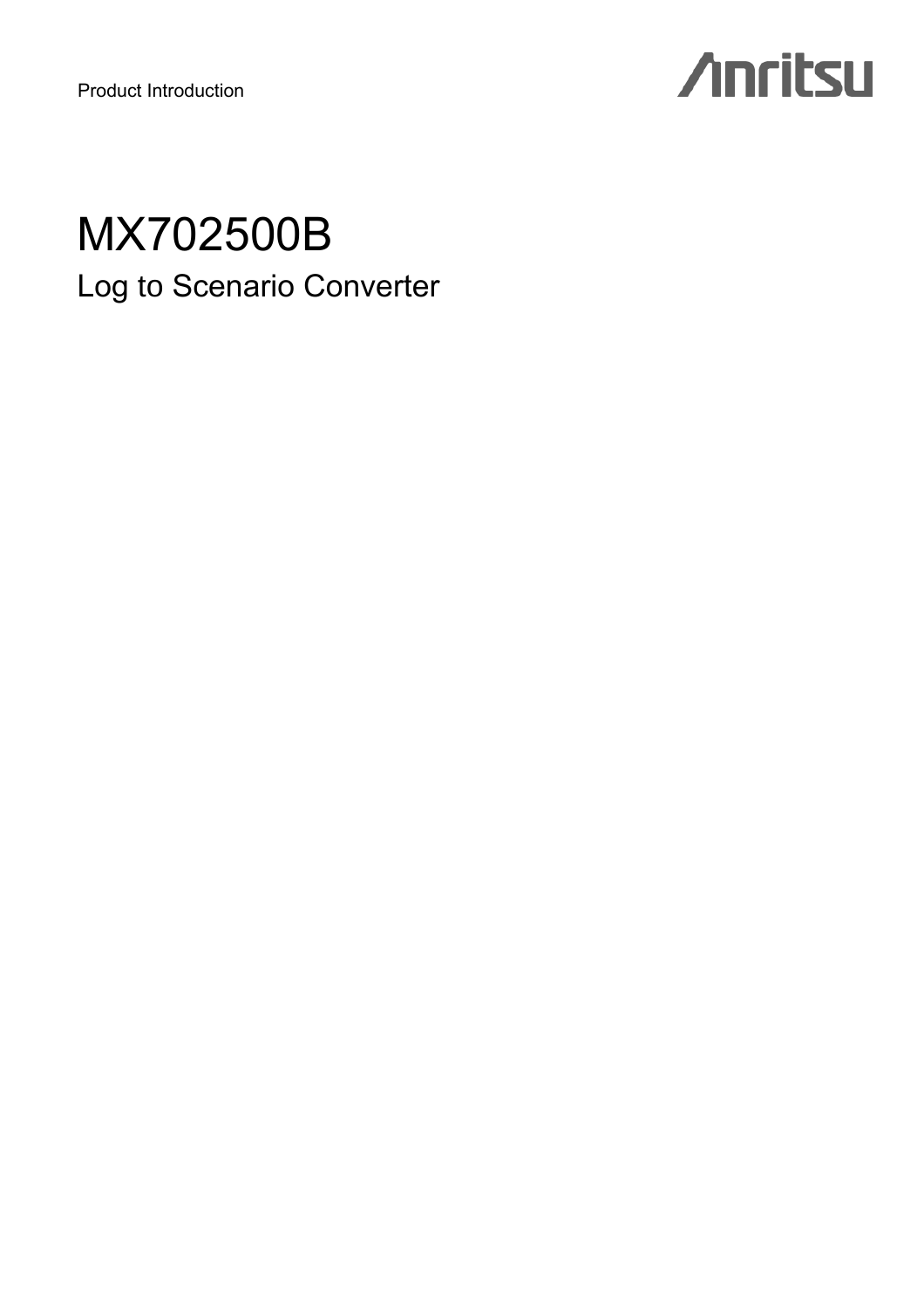# **MX702500B Log to Scenario Converter (LSC) Product Introduction**

**Version 3.0**

# **Anritsu Corporation**

Discover What's Possible™

Slide 1MX702500B-E-L-1

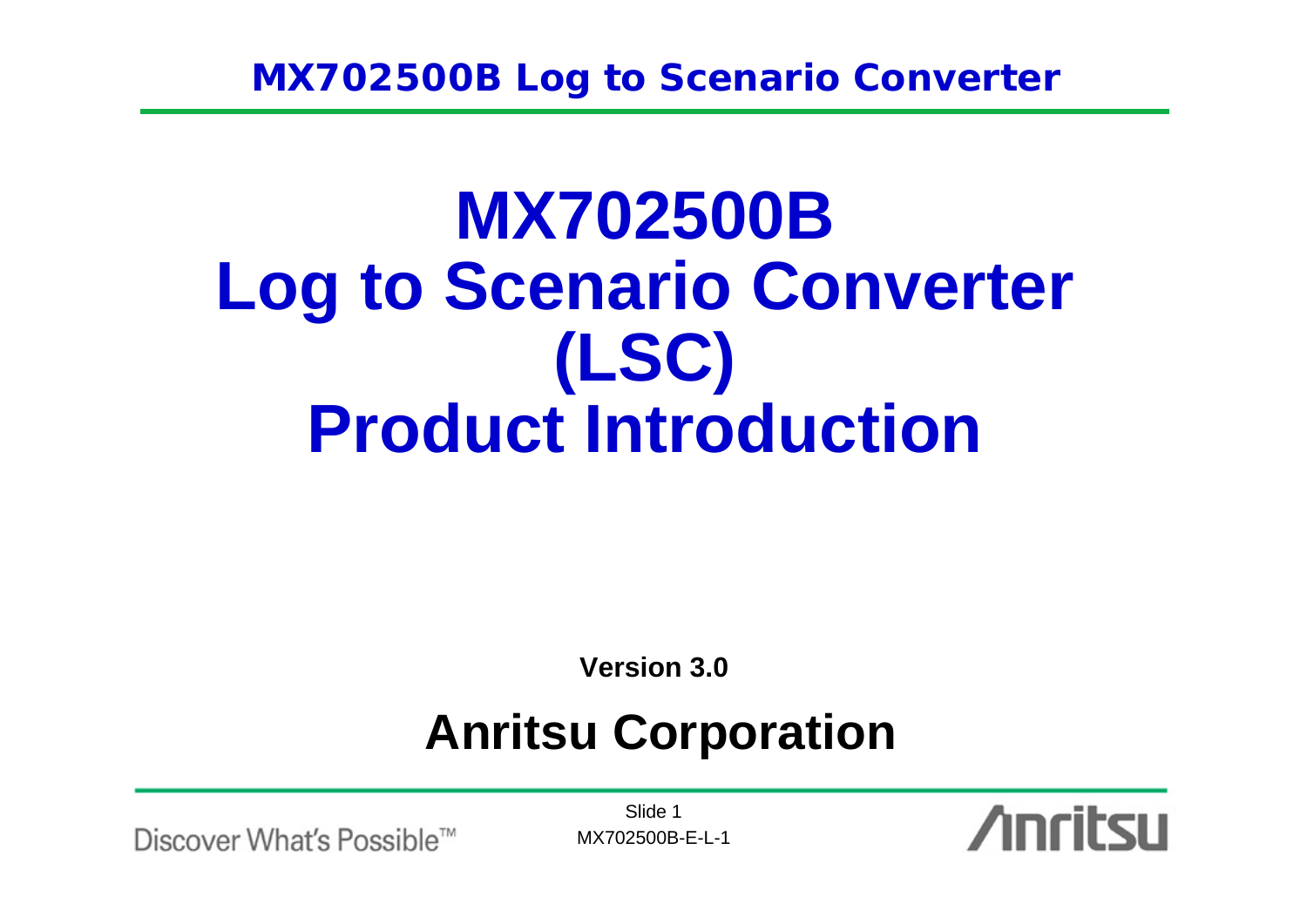# **Contents**

- **Anritsu UE Test Solutions**
- $\bullet$ **Market Background of Field Tests (FT)**
- **General Introduction**
- **Application**
- **Benefits of LSC**
- **How to Convert from UE Log to Test Scenario**
- **Supported Features**
- **Product Configurations**
- $\bullet$  **Summary**
- **Appendix** 
	- **System Requirements**
	- ◆ Technical Support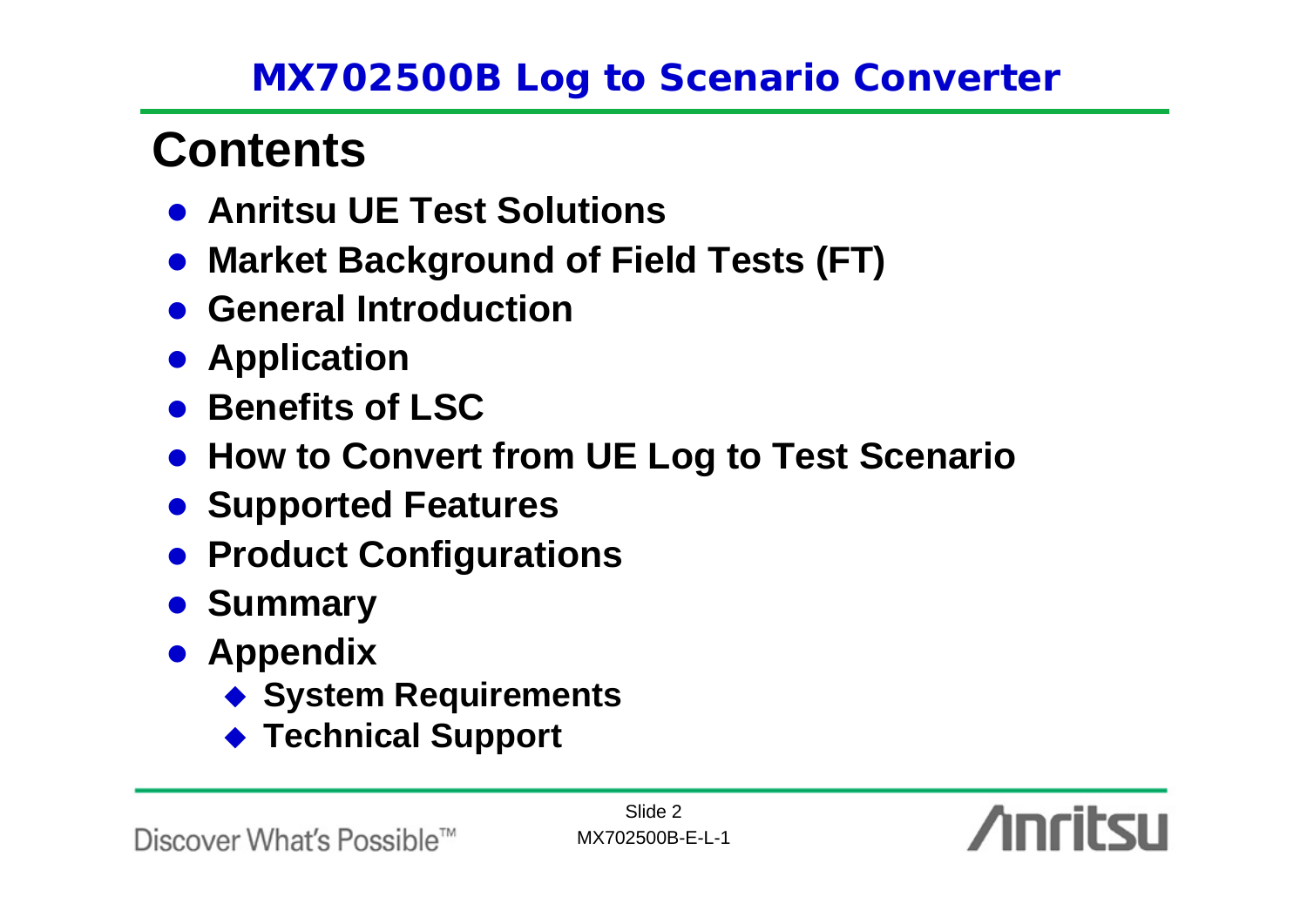# **Anritsu UE Test Solutions**

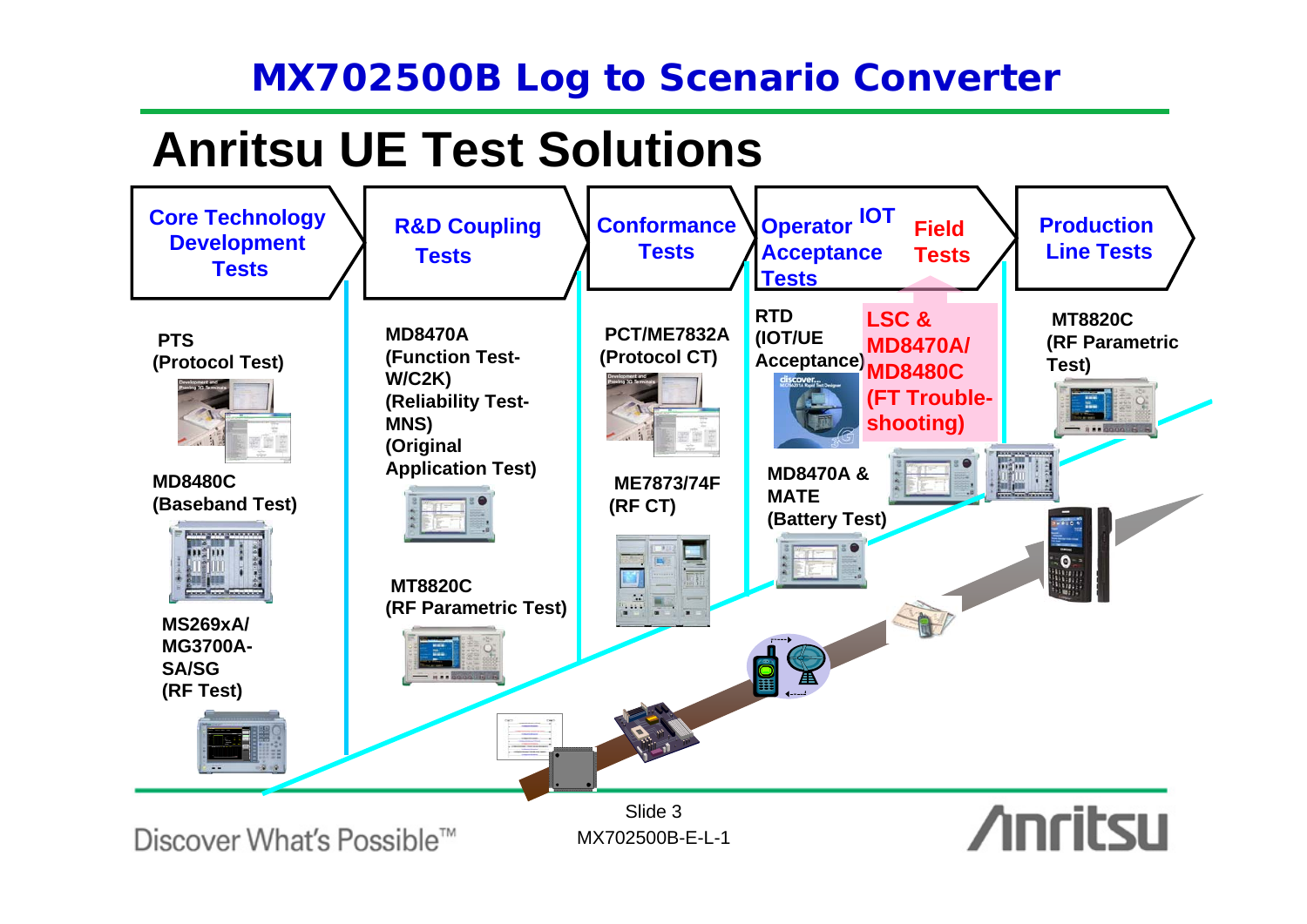# **Market Background of Field Tests (FT)**

- **Modern mobile networks have complex wireless systems and services, as well as more FT faults**
- **UE troubleshooting is:** 
	- ◆ Inefficient at finding faults from UE logs, and
	- ♦ **Unable to reproduce FT faults easily**



**What if field faults could be reproduced easily at the lab bench?**

Discover What's Possible™

Slide 4MX702500B-E-L-1

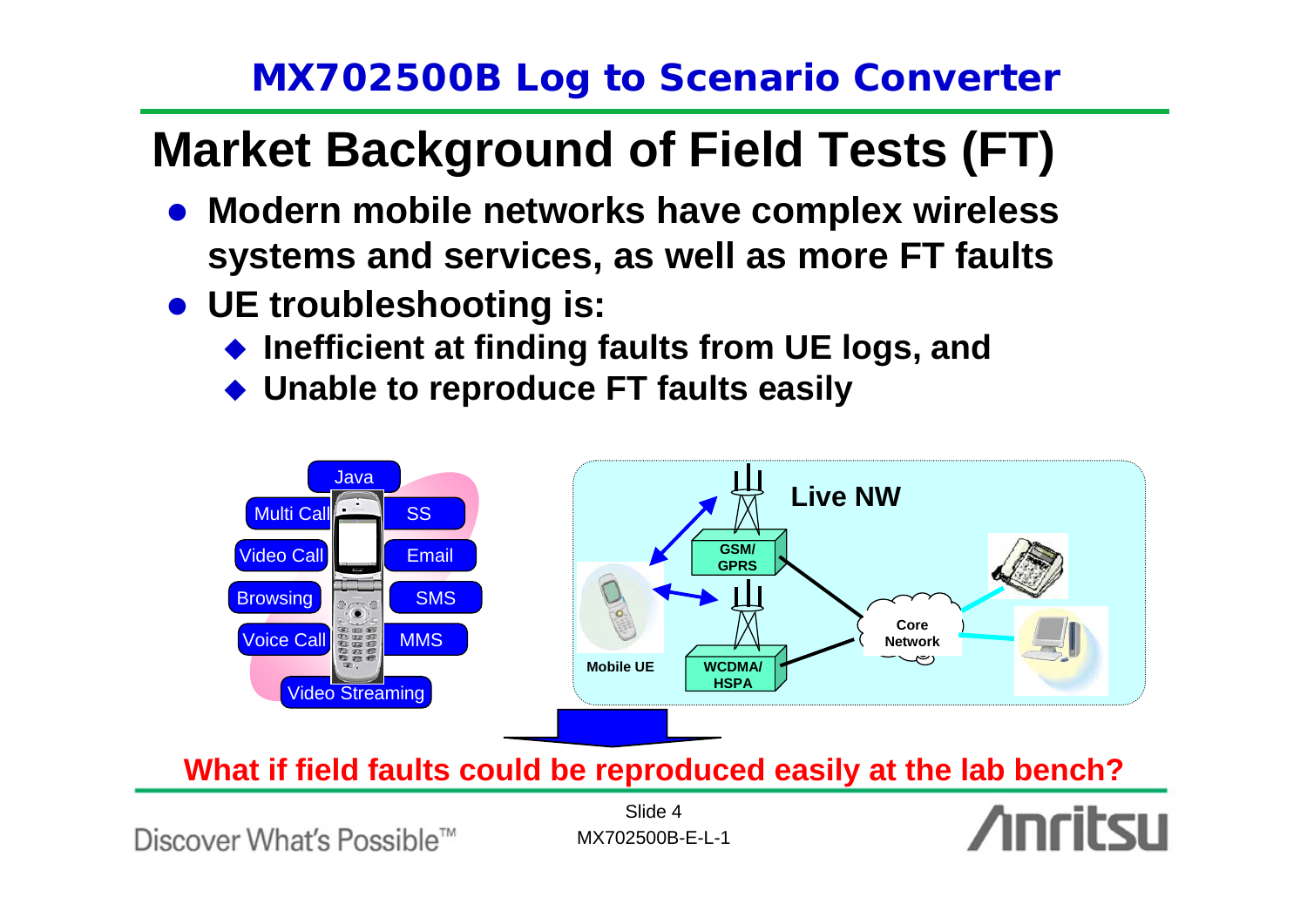# **General Introduction**

- **The LSC is a tool for converting UE logs (Layer-3 messages) captured in real network environment to a file format for reproducing FT faults at the BTS simulator**
- **The LSC tool reproduces UE software faults at field tests**

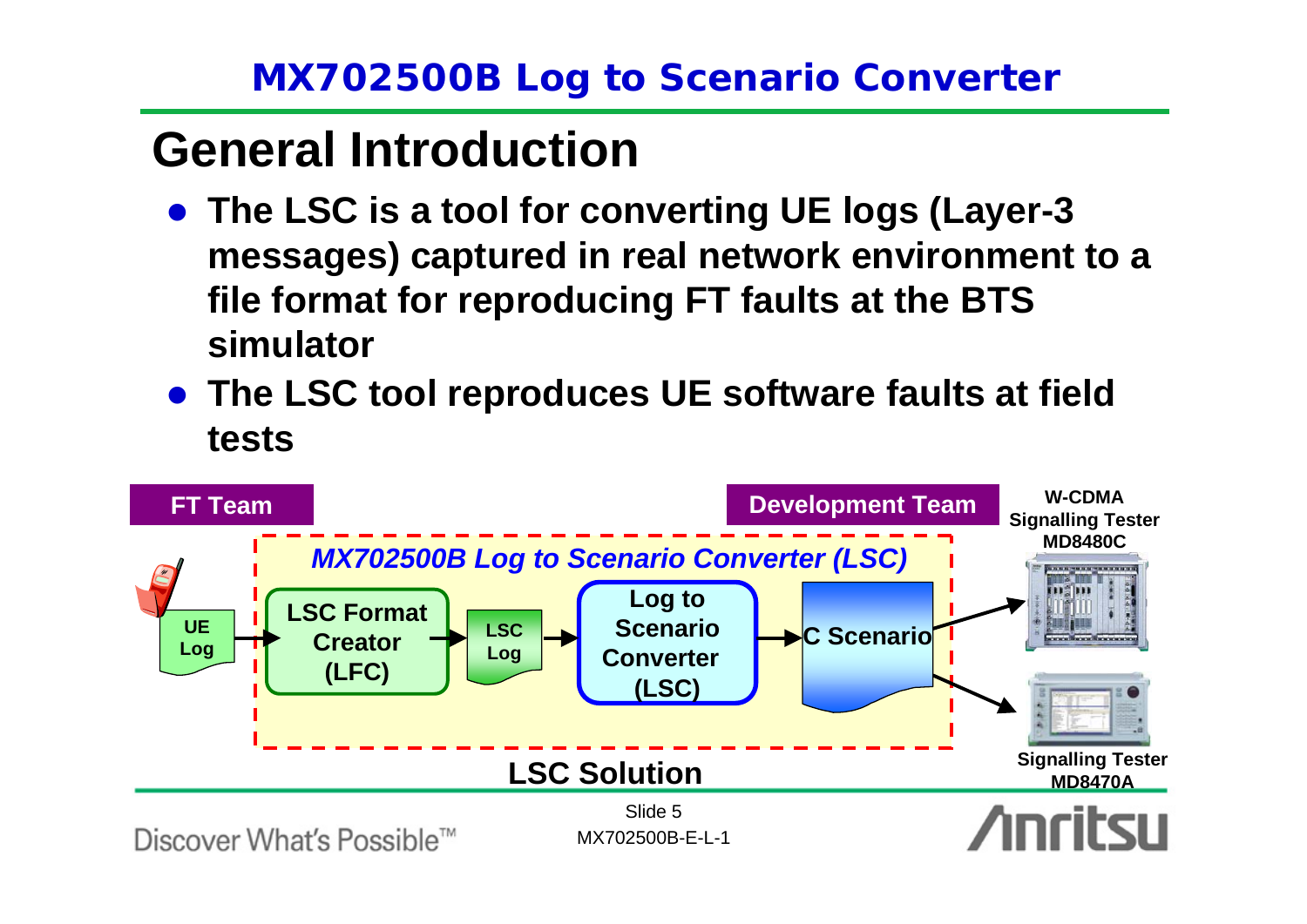# **Application**

- **Reproduces FT fault at the lab** 
	- **Generates test scenario from the UE or Air Monitor log**
		- **QXDM format log with Layer 3 message**
			- **MX702500B-011 Log Importing for QXDM**
		- **C-plane log of the Air Protocol Monitor**
			- **AP-4000 or AP-6000 + LSC format export function by Abit**



Discover What's Possible™

MX702500B-E-L-1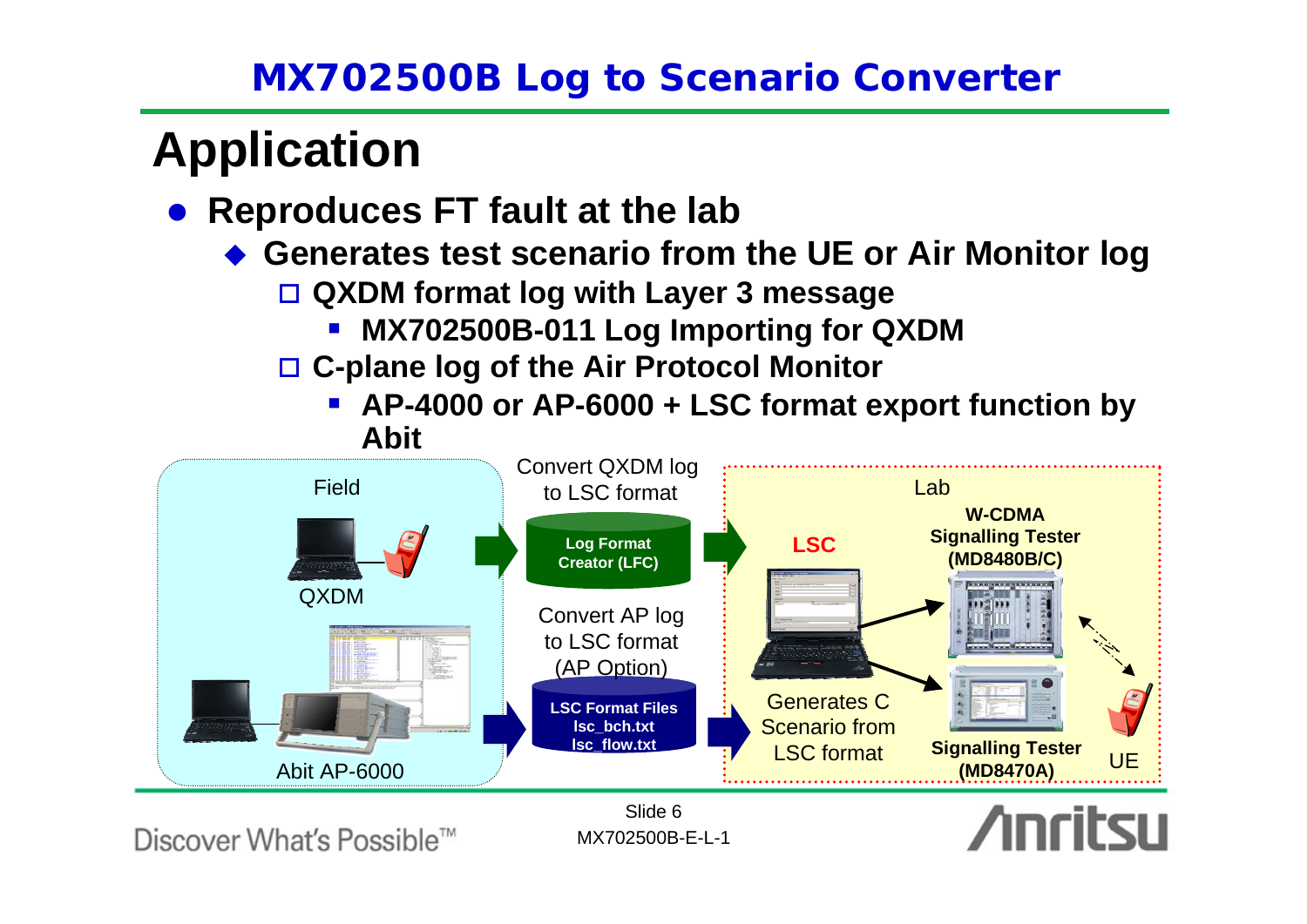# **Benefits of LSC**

- $\bullet$  **Improves efficiency of FT fault analysis**
	- ◆ Cuts UE software evaluation time and costs
		- **Cuts troubleshooting downtime by up to 85% (with user evaluation results)**
		- **Supports parallel replay using multiple evaluation UEs**
			- **Generates scenario files that run on all signalling testers with one license**
			- **Finds infrequent errors**
			- an<br>Ma **Improves quality through repeated tests**

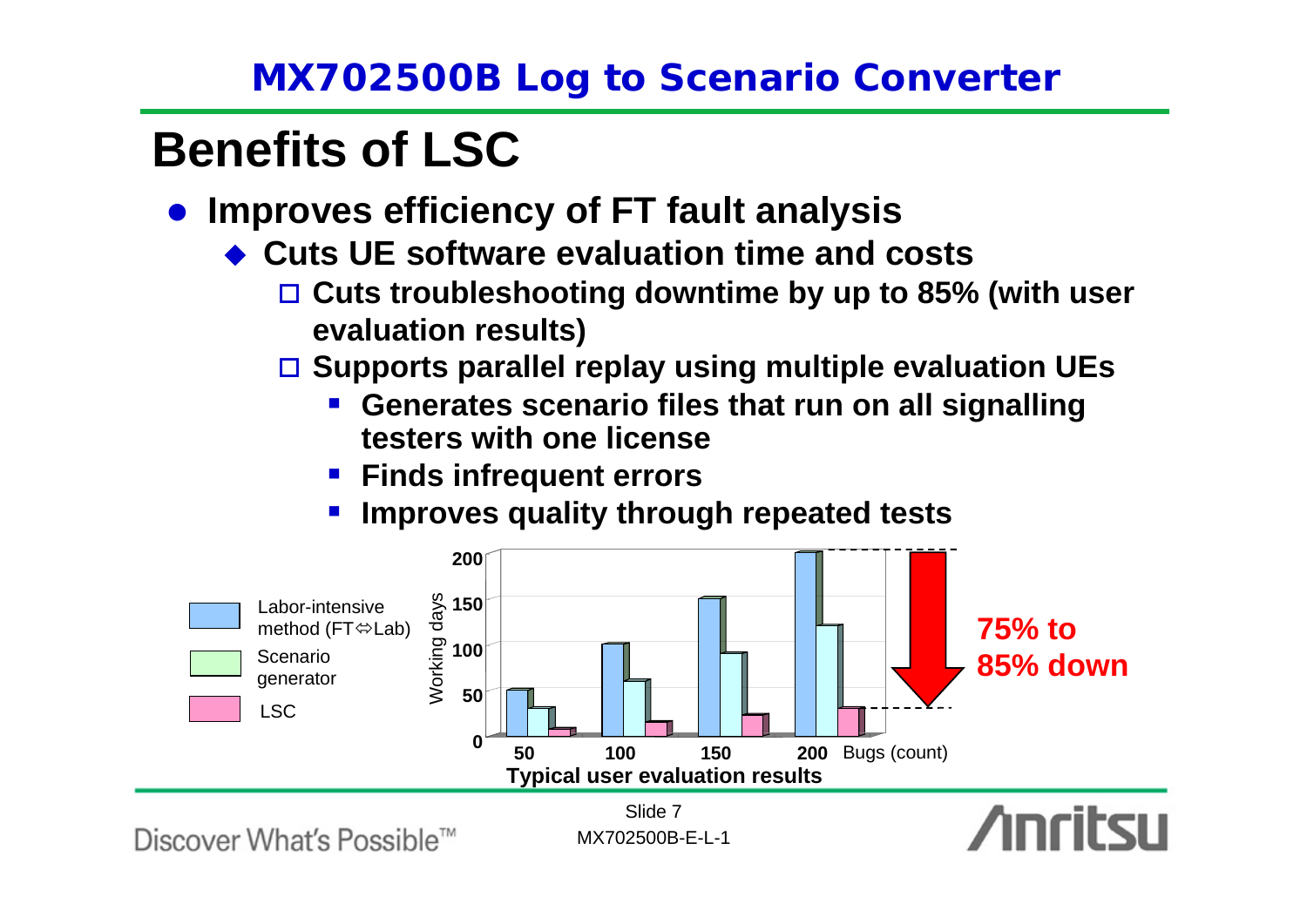# **Benefits of LSC**

- **Improves efficiency of FT fault analysis** 
	- **Excellent operability**
		- **Easy and convenient operation using GUI**
			- **Easy reproduction of software faults based on QXDM log**
				- **Log Importing for QXDM (MX702500B-011)**\*1
			- **Graphical setting of downlink power control**\*2
				- **LSC Format Creator (MX702500B-010)**\*3
	- **Excellent flexibility**
		- **Easily change generated reproduction scenarios**
			- an<br>Ma **Layer 3 message modification at fault isolation**

\*1: Log importing function for QXDM by format to LFC.

\*2: Does not reproduce propagation environment, such as downlink power and fading status, in actual FT.

\*3: The tool converts the UE log format to LSC log format with GUI setting of downlink signal power control and modified Layer 3 messages.

Discover What's Possible™

Slide 8MX702500B-E-L-1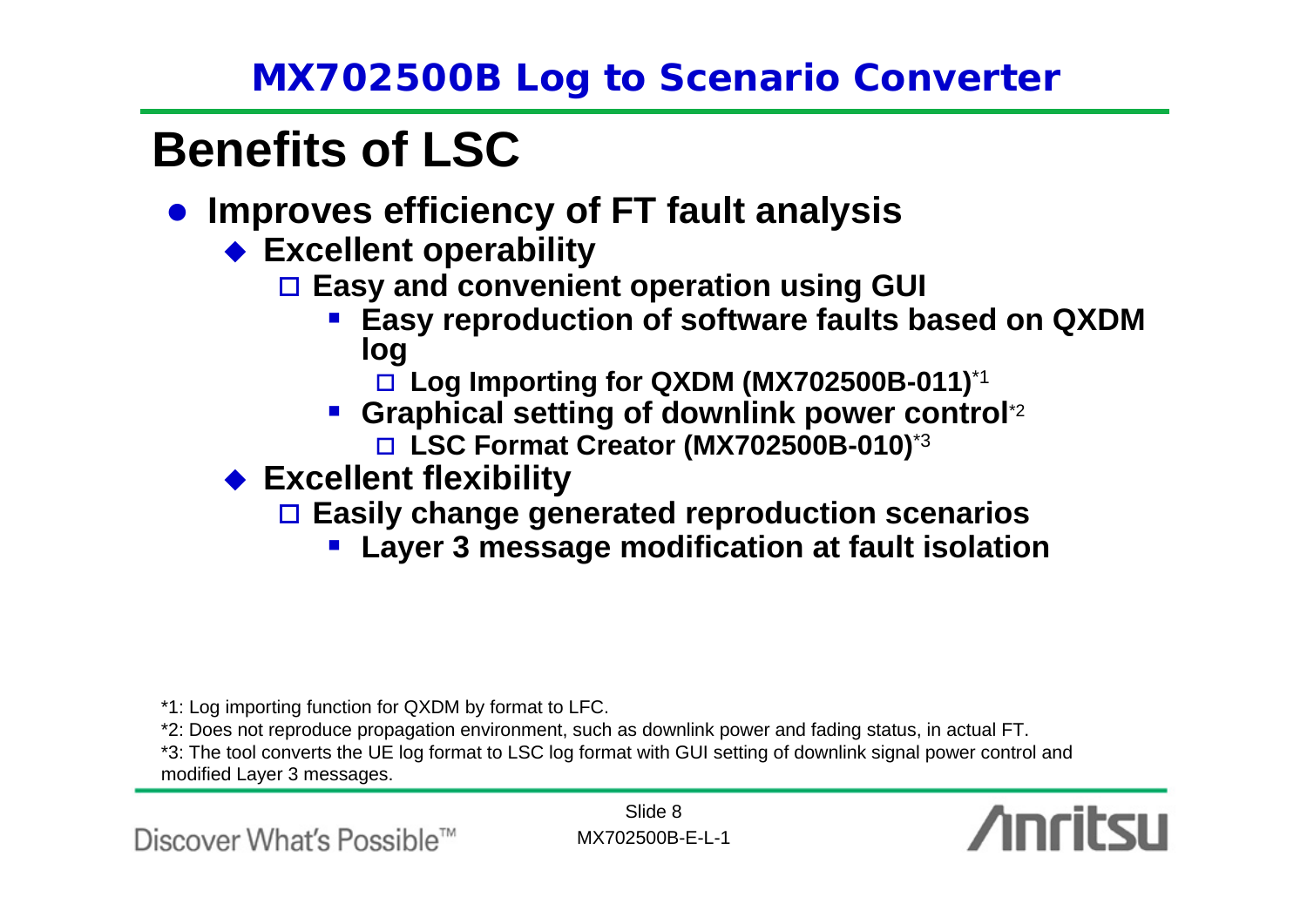# **How to Convert from UE Log to Test Scenario**



Discover What's Possible™

MX702500B-E-L-1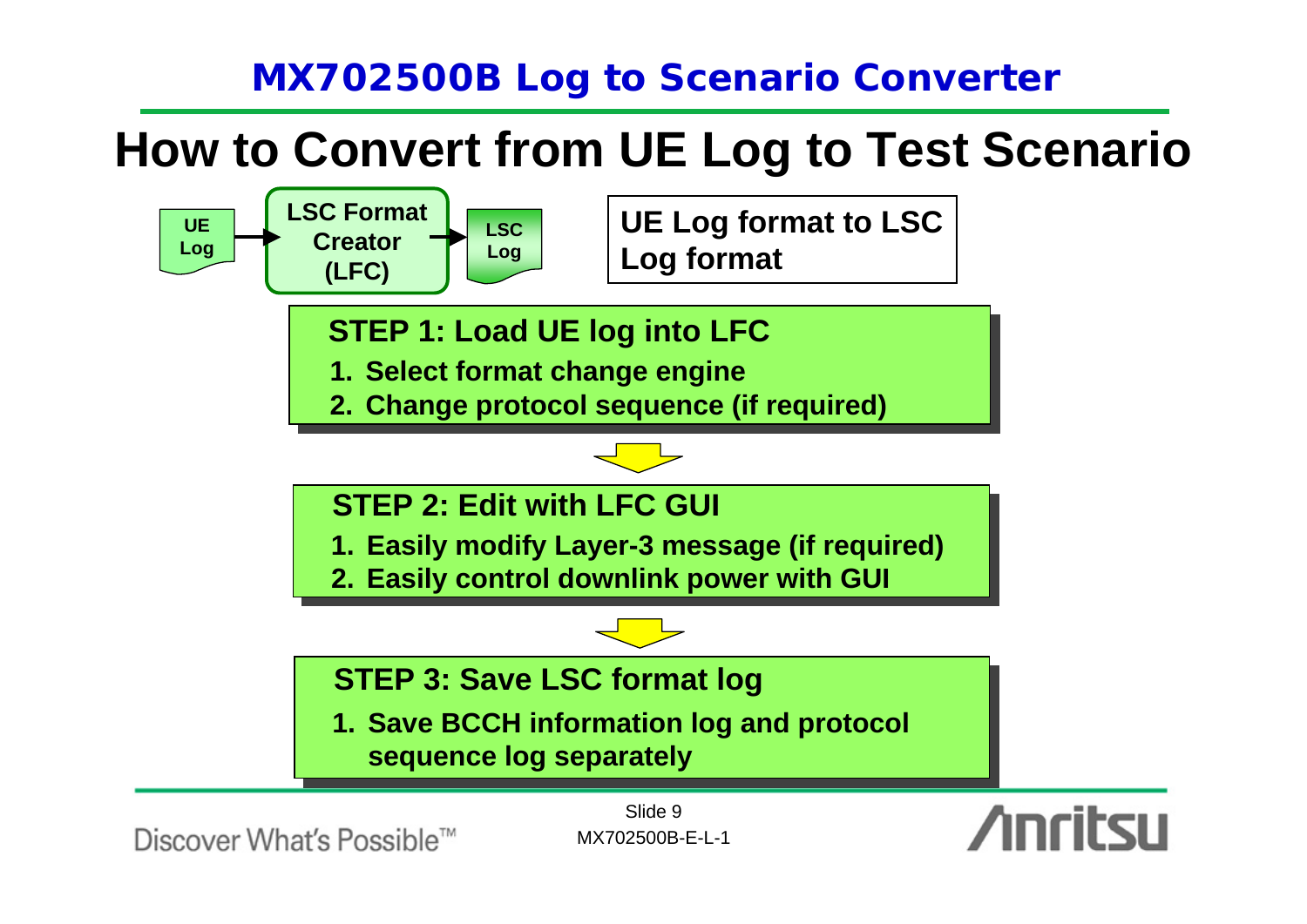# **How to Convert from UE Log to Test Scenario**

**Step 1: Load UE log into LFC**

- $\bullet$ **Select format change engine**
- $\bullet$  **Load UE log into LFC to create protocol sequence on LFC GUI**
- z **'Log Importing for QXDM' loads QXDM logs**



**Easy to change protocol sequence (Drag and drop Layer 3 message).**

### Discover What's Possible™

Slide 10MX702500B-E-L-1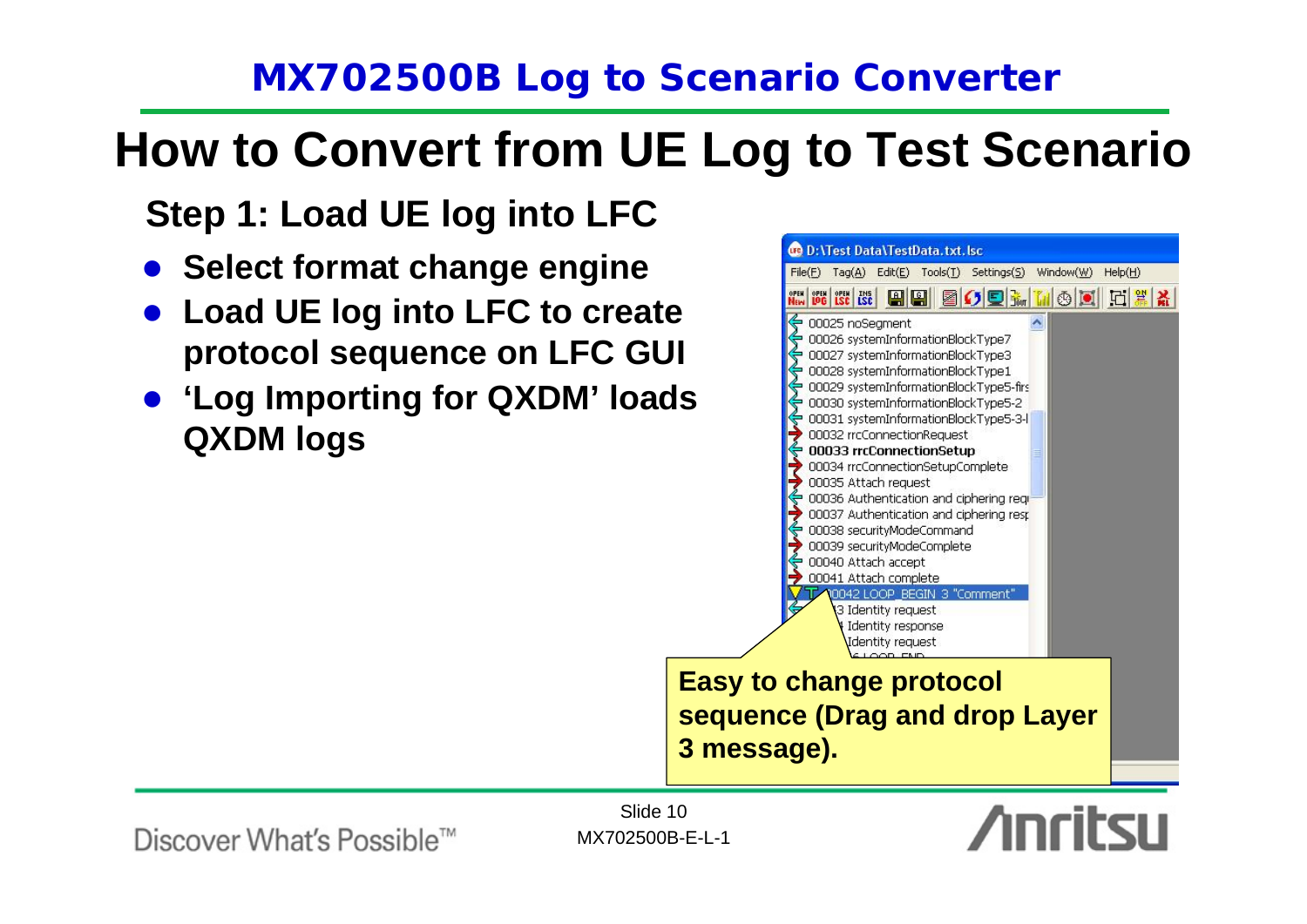# **Step 2: Edit with LFC GUI How to Convert from UE Log to Test Scenario**

| <b>D. Yest DataWestbank on its</b><br>Teplat Edith Tooletti Setrapidi Mindsville (Alps)<br>BODE LOK MYA MAA A BAO M<br>00025 redactment<br>00026 pstendnitemater@inisTvoid                                                                                                                                                                                                                                                                                                                                                                                                                                                                                                                                                                                                 | (Easy to modify Layer 3 message)                                                                                                                                                                                                                                                                                                                                                                                                                                                       |
|----------------------------------------------------------------------------------------------------------------------------------------------------------------------------------------------------------------------------------------------------------------------------------------------------------------------------------------------------------------------------------------------------------------------------------------------------------------------------------------------------------------------------------------------------------------------------------------------------------------------------------------------------------------------------------------------------------------------------------------------------------------------------|----------------------------------------------------------------------------------------------------------------------------------------------------------------------------------------------------------------------------------------------------------------------------------------------------------------------------------------------------------------------------------------------------------------------------------------------------------------------------------------|
| 00027 systemänfornation@lockType3<br>00039 ovtamäntemationilliockTvoet<br>00030 pytembritemation@cckType<br>00031 oxtentribenatonilookType5<br>00032 mtConnectionRequest<br>00033 recConnectionSetup<br>00034 mcConnectionSetupComplet<br>00035 Attach request<br>00036 Authentication and cichemo<br>DODD? Authoritication and certaining rest<br>00030 securityModeCommand<br>00039 securityModeComplete<br>Spook data DADA 0<br>00041 Attach complete<br>SO LOOP MODE<br>DODA'S Schemittly minis and<br>00044 Stentity response<br>00045 Identity request<br>T 00046 LOOP_END<br>00047 3dentity negonial<br>ODDAR HITCHWACTER#Release<br>00049 mm crypted tax flash and complete<br>00050 mcConnectionReleaseComplete<br>00051 marterlnformation@lock<br>XXX2 notegnent | <b>C</b> 00033 rrcConnectionSetup<br><u> -   □  ×</u><br>30 E7 20 00 00 00 20 02 01 01 01 01 8C 26 E2 49 83 03 49 D3 E2 84 F8 EA 30 00 14 61 67 95 20 B4<br>ex Dumr<br>E6 8A C2 E7 4F 92 13 E5 A9 40 00 52 8A 13 A7 CD 09 F3 D4 E0 00 29 C7 09 D3 E8 84 FA 6A 90 00 15<br>08 00 06 17 81 4B FC 03 E4 19 00 04 80 11 DC 32 00 01 04 13 F7 EB 49 FF 04 42 6E 27 7F 20 19 14<br>-Type <sup>.</sup><br>00 02 00 90 00 03 02 00 00<br>$\bullet$ Hex<br>Bit<br>C(0x)                         |
|                                                                                                                                                                                                                                                                                                                                                                                                                                                                                                                                                                                                                                                                                                                                                                            | DICcch<br>$C U L$ $C D L$<br>$\overline{\phantom{a}}$<br>$\overline{\phantom{a}}$<br>TransferMode Unacknowledged<br>Time 14:55:54.00<br><b>RbIdentity</b><br>FN<br>MessageName rrcConnectionSetup                                                                                                                                                                                                                                                                                      |
| <b>Click [Decode] to</b><br>open Layer 3<br><b>Message Editing</b><br>screen.                                                                                                                                                                                                                                                                                                                                                                                                                                                                                                                                                                                                                                                                                              | #Decoded by LFC str<br>comment ver : 3 , 0 , 5 , 0<br>DL-CCCH-Message ::= SEQUENCE [0]<br>+-integrityCheckInfo ::= SEQUENCE OPTIONAL:Omit<br>+-message ::= CHOICE [rrcConnectionSetup]<br>+-rrcConnectionSetup ::= CHOICE [r3]<br>$+-r3 ::=$ SEQUENCE $[0]$<br>+-rrcConnectionSetup-r3 ::= SEQUENCE [0011100111]<br>+-initialUE-Identity ::= CHOICE [tmsi-and-LAI]<br>+-tmsi-and-LAI ::= SEQUENCE<br>+-tmsi ::= BIT STRING SIZE(32) [0000000000000000000000000000001]<br>$\rightarrow$ |
|                                                                                                                                                                                                                                                                                                                                                                                                                                                                                                                                                                                                                                                                                                                                                                            | Add<br><b>Rep</b><br>Decode<br>$\nabla$ Decode NAS                                                                                                                                                                                                                                                                                                                                                                                                                                     |

Discover What's Possible™

Slide 11MX702500B-E-L-1 **Anritsu**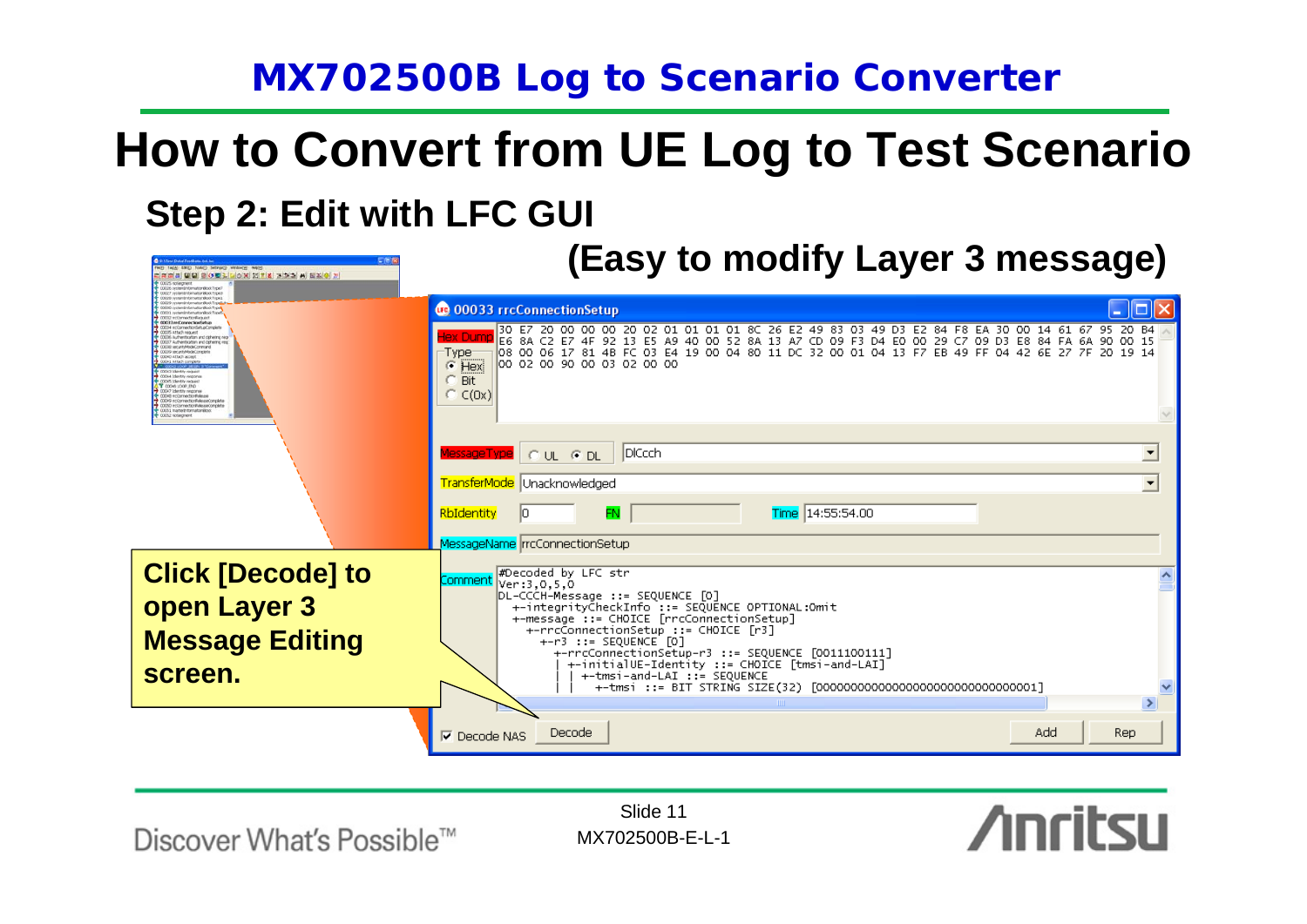# **How to Convert from UE Log to Test Scenario**

**Step 2: Edit with LFC GUI (Easy to control downlink power)**



Discover What's Possible™

Slide 12MX702500B-E-L-1

**Anritsu**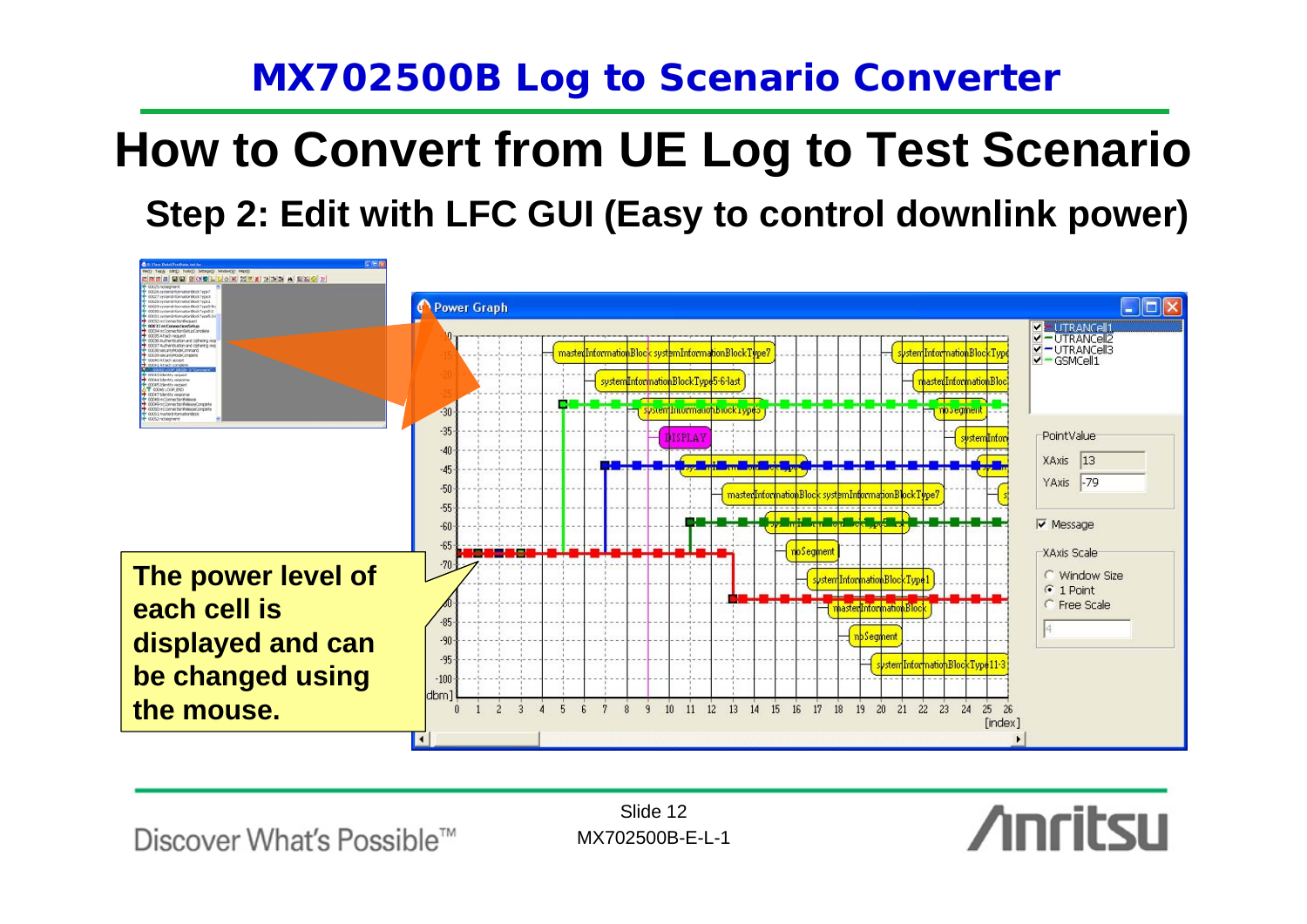# **How to Convert from UE Log to Test Scenario**

**BCCH Information Log**

**Sequence**

**Log**

**Step 3: Save LSC format log**

- $\bullet$  **Save BCCH information and protocol sequence separately as LSC log**
- **The LSC log helps to make a data base forreproducing various field conditions without relying on UE log format and version differences by accumulating each LSC log files**



Discover What's Possible™

Slide 13MX702500B-E-L-1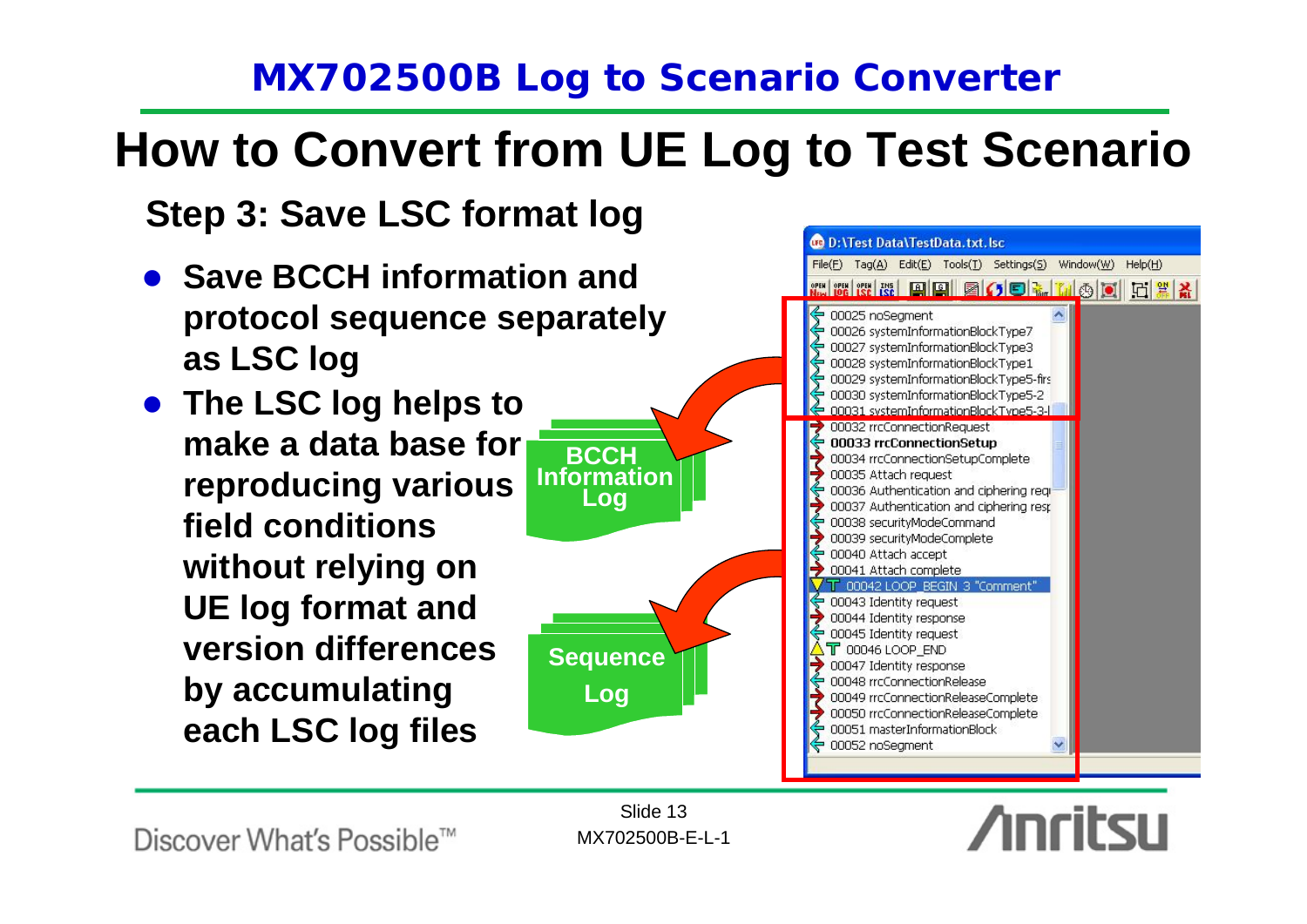# **How to Convert from UE Log to Test Scenario**



Discover What's Possible™

Slide 14MX702500B-E-L-1

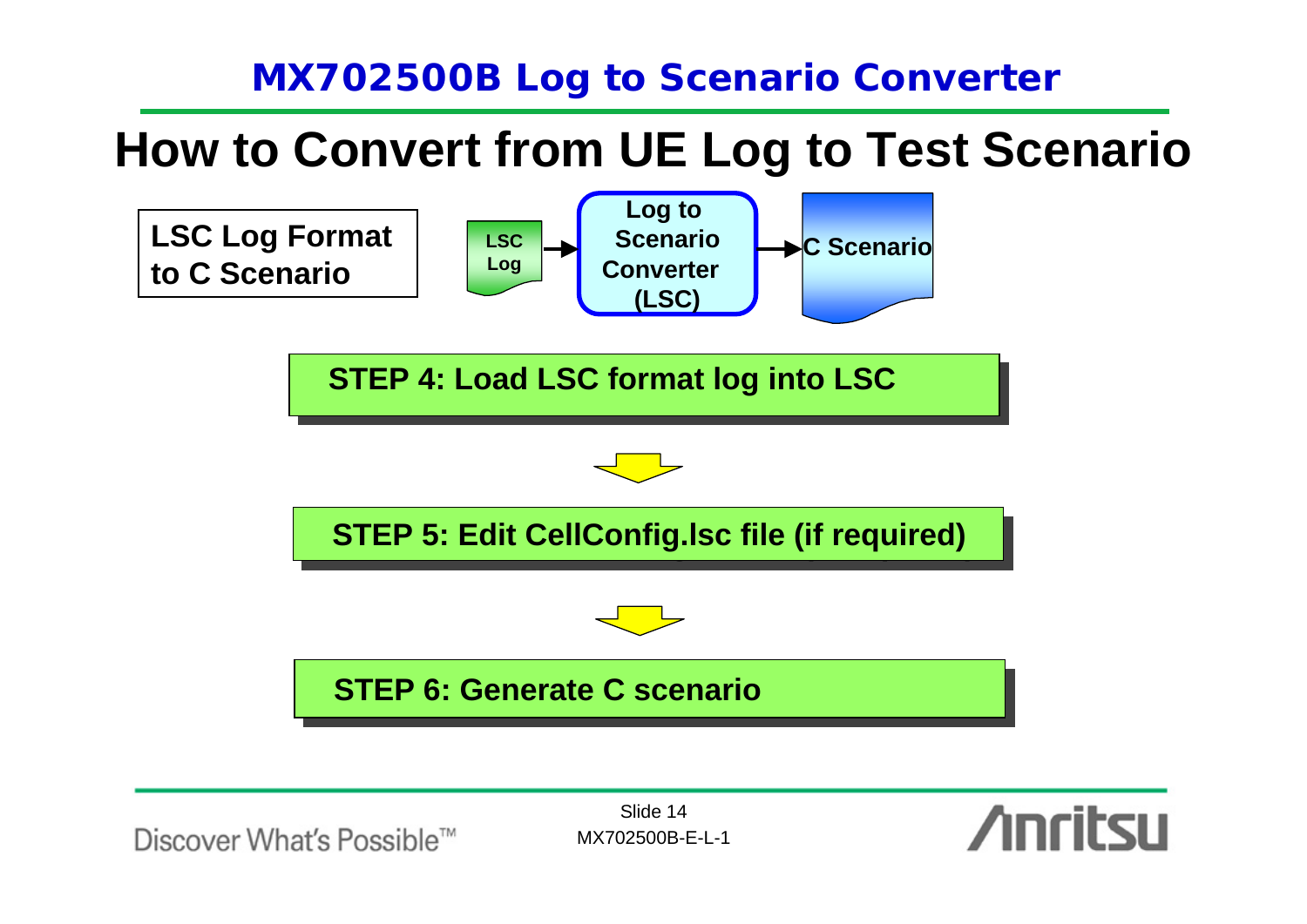# **How to Convert from UE Log to Test Scenario**

**Step 4: Load LSC format log into LSC**

- $\bullet$  **Load BCCH information and protocol sequence saved in LFC**
- **Generates various test scenarios by changing LSC file combination here such as a same sequence simulation based on different network (cell) MX702500B Log to Scenario Converter** Tool Window Help Input Output **condition**ROCH

**Log** RTS1-**Sequence** BTS2: BTS3: **Log** com-SEOUENO Eile  $D = H$ **Cell Configuration CELL CONFIGURATION CONFIG: File**Slide 15

**BCCH Information**

Discover What's Possible™

MX702500B-E-L-1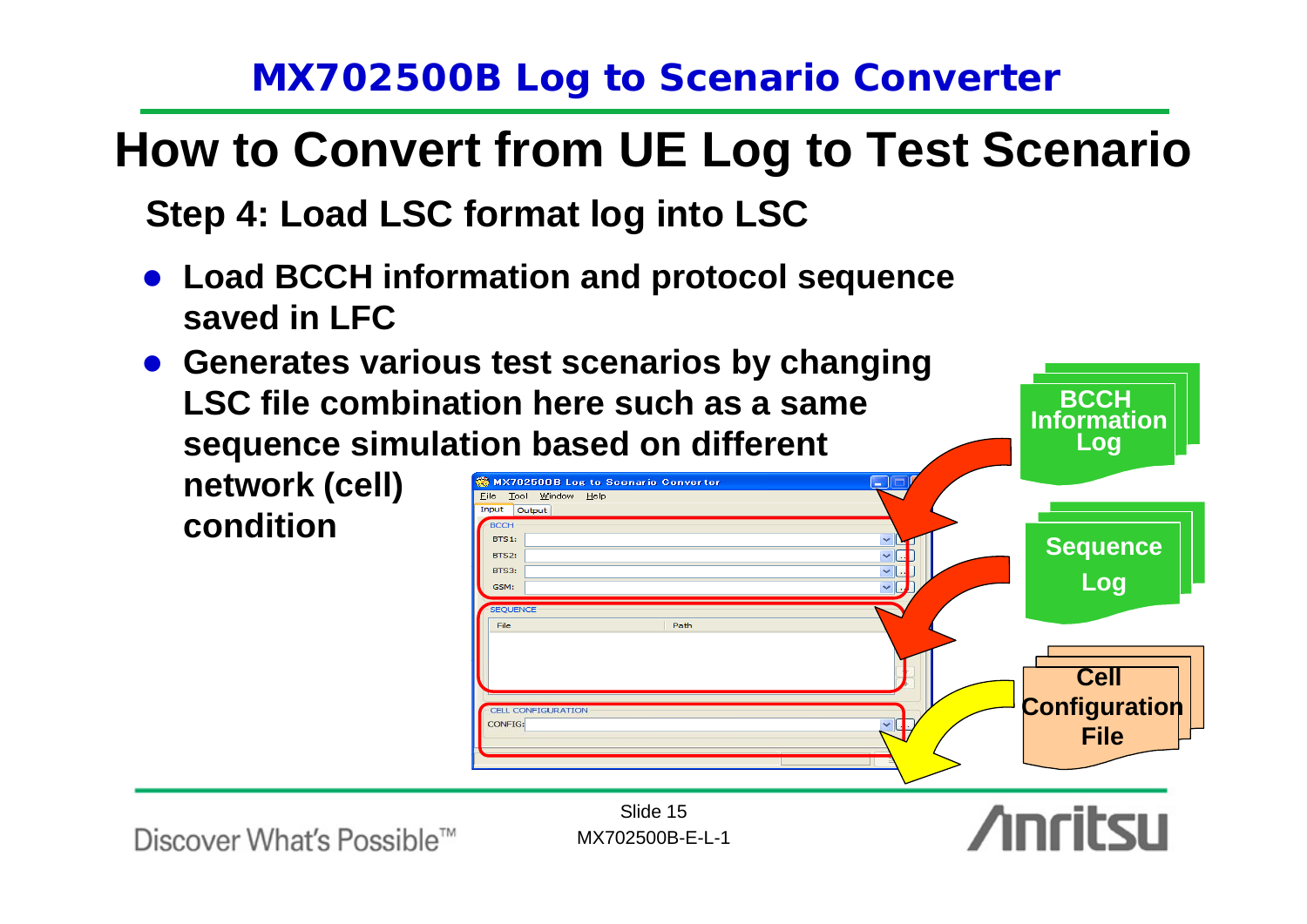# **How to Convert from UE Log to Test Scenario**

**Step 5: Edit CellConfig.lsc file (if required)**

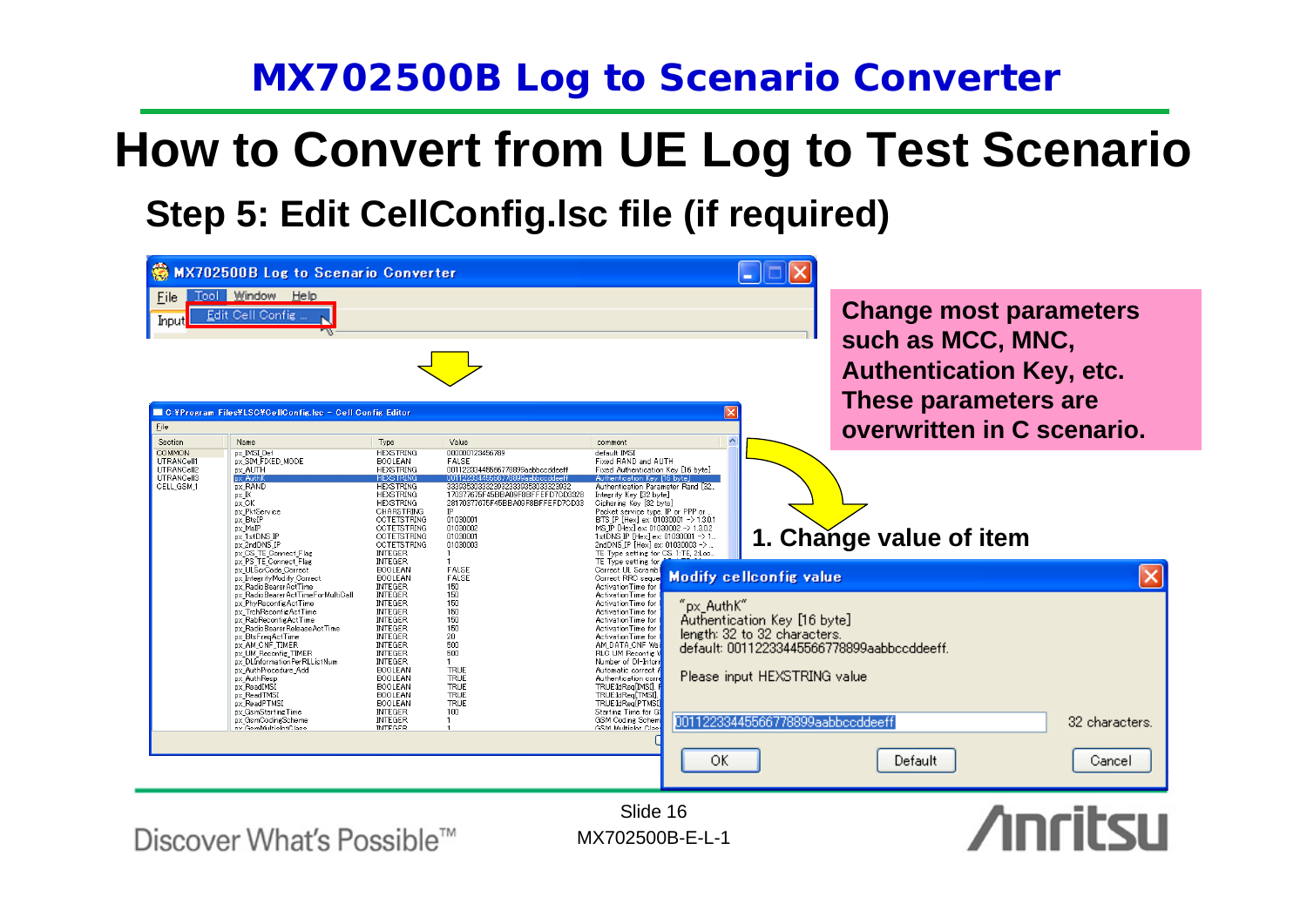# **How to Convert from UE Log to Test Scenario**

 $Step$ 

Stop

Start

**Anritsu** 



Discover What's Possible™

Slide 17MX702500B-E-L-1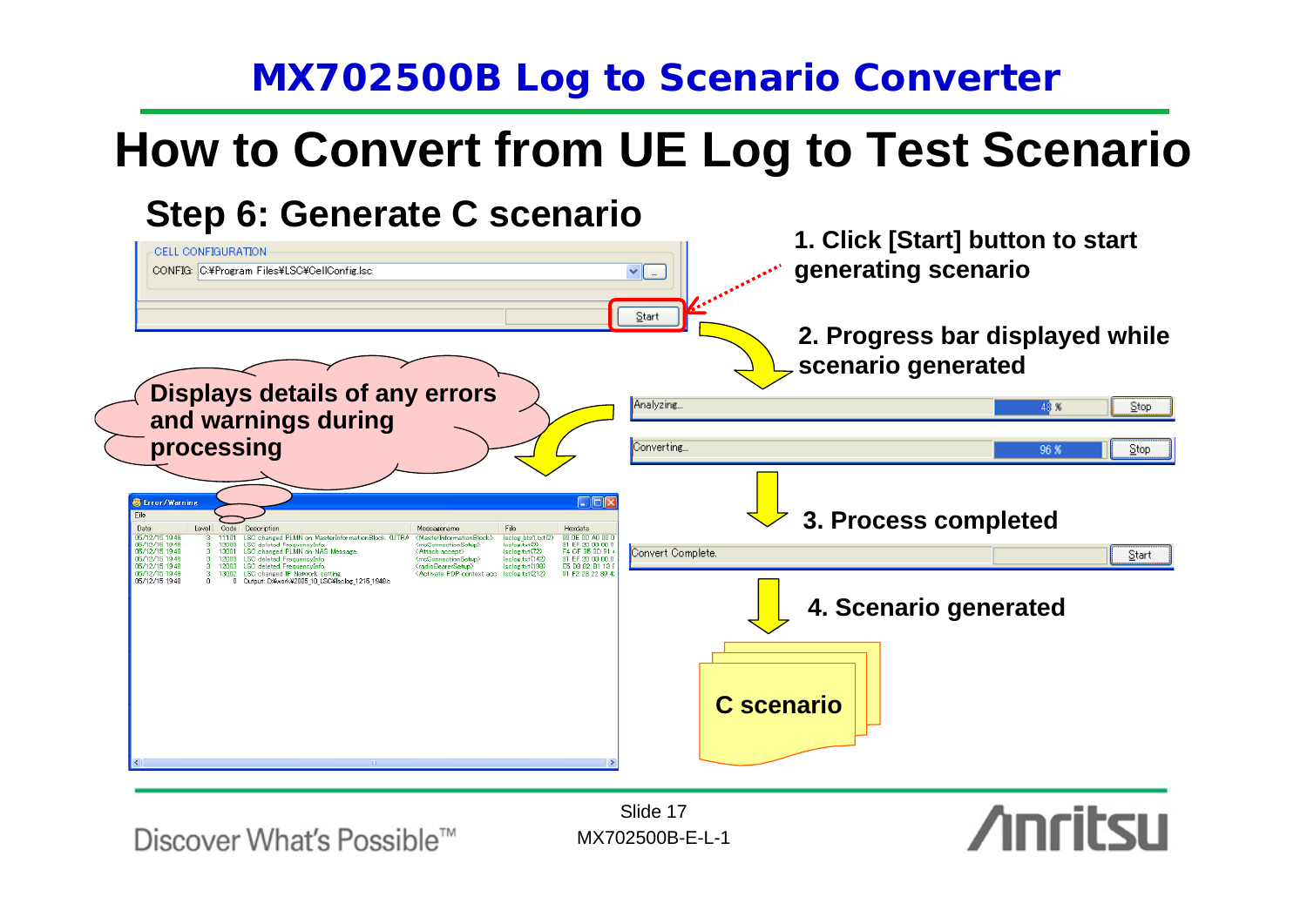# **Supported Features**

## z **W-CDMA/HSDPA/HSUPA**

- ◆ Supported Number of Cells **Three BTS (MD8480C) max Two BTS (MD8470A) max**
- ◆ Supported Services
	- **Voice Call**
	- **Video Telephony**
	- **Packet Communication**
	- **SMS**
	- **Muiti-call**
- ◆ Others
	- **State Transition**
	- **Handover**
	- **Cell Reselection** 
		- **and more**

## z **GSM/GPRS**

- ◆ Supported Number of Cells
	- **Two BTS max**
- ◆ Supported Services
	- **Voice Call**
	- **Packet Communication**
	- **SMS**
- ◆ Others
	- **Handover**
	- **Cell Reselection**
	- **Cell Change Order and more**
- z **InterRAT (W/G)**
	- ◆ InterRAT Handover
	- $\blacklozenge$ **InterRAT Cell Reselection**

**and more**

### Discover What's Possible™

Slide 18MX702500B-E-L-1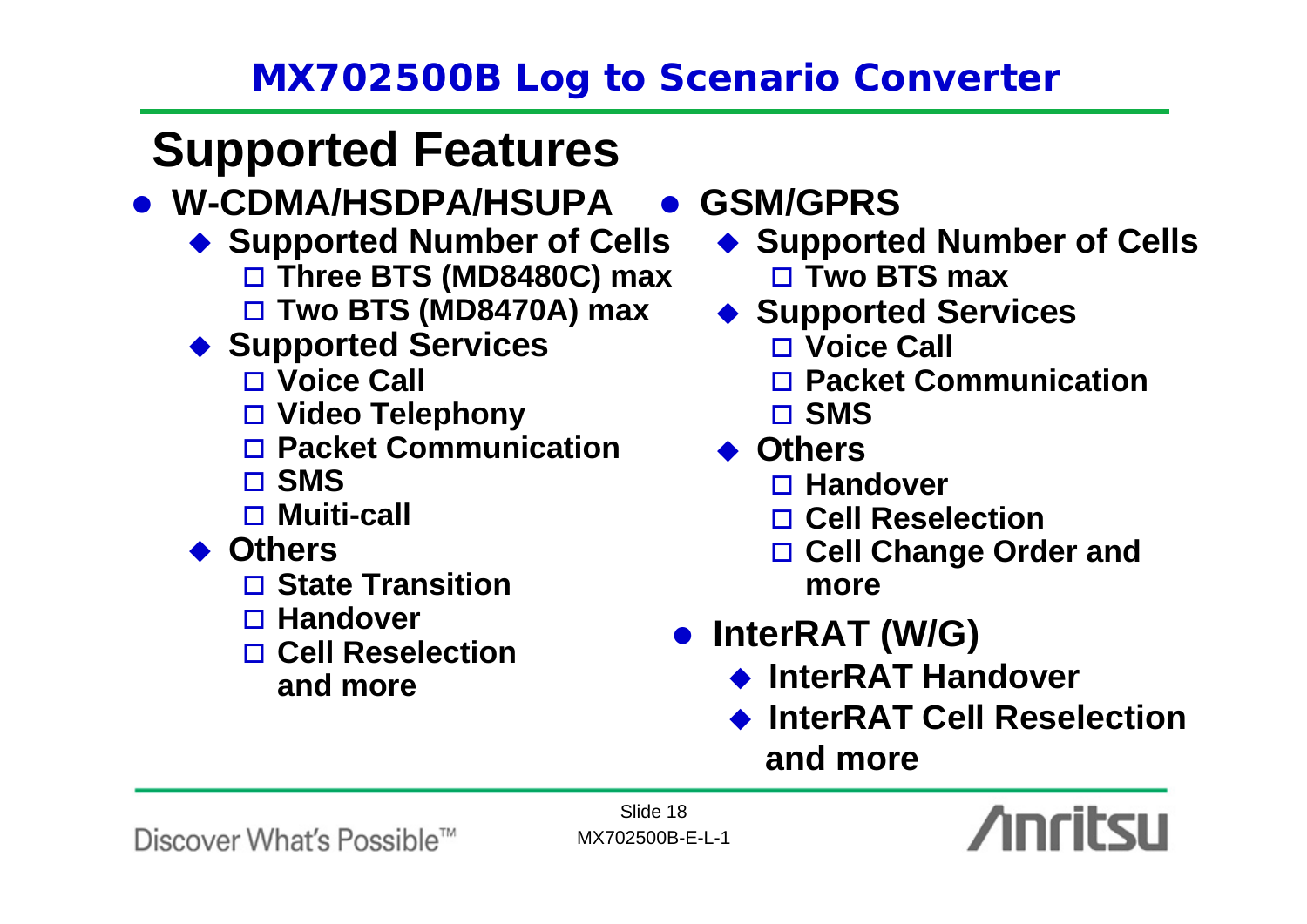# **Product Configuration**

- **Main Frame** 
	- $\leftrightarrow$  MX702500B
- **Log to Scenario Converter**
- $\bullet$  MX702500B-010 **MX702500B-010 LSC Format Creator**
	- $\Box$  MX702500B-011 **Log Importing for QXDM**
	- **MX702500B-SS180 Log Importing Customized Service**
- **Wireless System** 
	- ◆ MX702500B-020 **LSC InterRAT Package** 
		- $\Box$  MX702500B-030 **MX702500B-030 LSC WCDMA Package**
		- $\Box$  MX702500B-040 **MX702500B-040 LSC GSM Package**
- **Technical Support Service** 
	- **MX702500B-TS110 1 Year Technical Support Service**
- **Time-based License (Optional)** 
	- ♦ **MX702500B-TL051 Time-based License (6 months)**
		- **MX702500B-TL052 Time-based License (12 months)**
		- **MX702500B-TL053 Time-based License (24 months)**

Discover What's Possible™

Slide 19MX702500B-E-L-1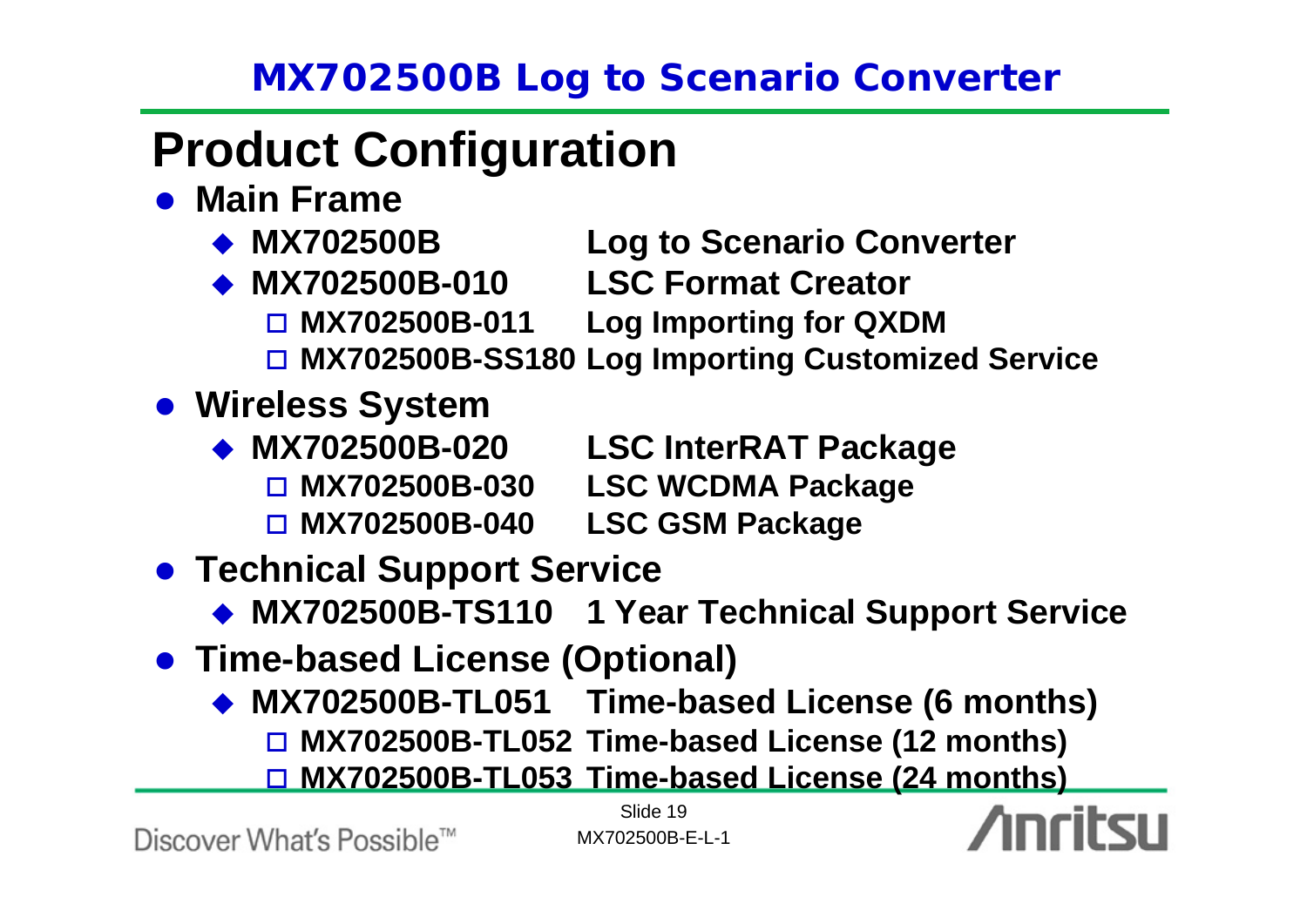# **Summary**

- $\bullet$ **The LSC tool reproduces UE software faults at field tests**
- **The tool converts the UE log file (Layer 3 message) captured at the FT to the signalling tester file format**
	- ◆ More efficient FT fault troubleshooting
		- **Easy and flexible**
			- **Simple and easy GUI and log importing function for QXDM**
			- **Generates flexible C scenarios when troubleshooting faults**
		- **Cuts UE software evaluation time and cost**
			- **Cuts troubleshooting downtime by up to 85%**
			- **Finds infrequent errors**
			- P. **Improves quality through repeated tests**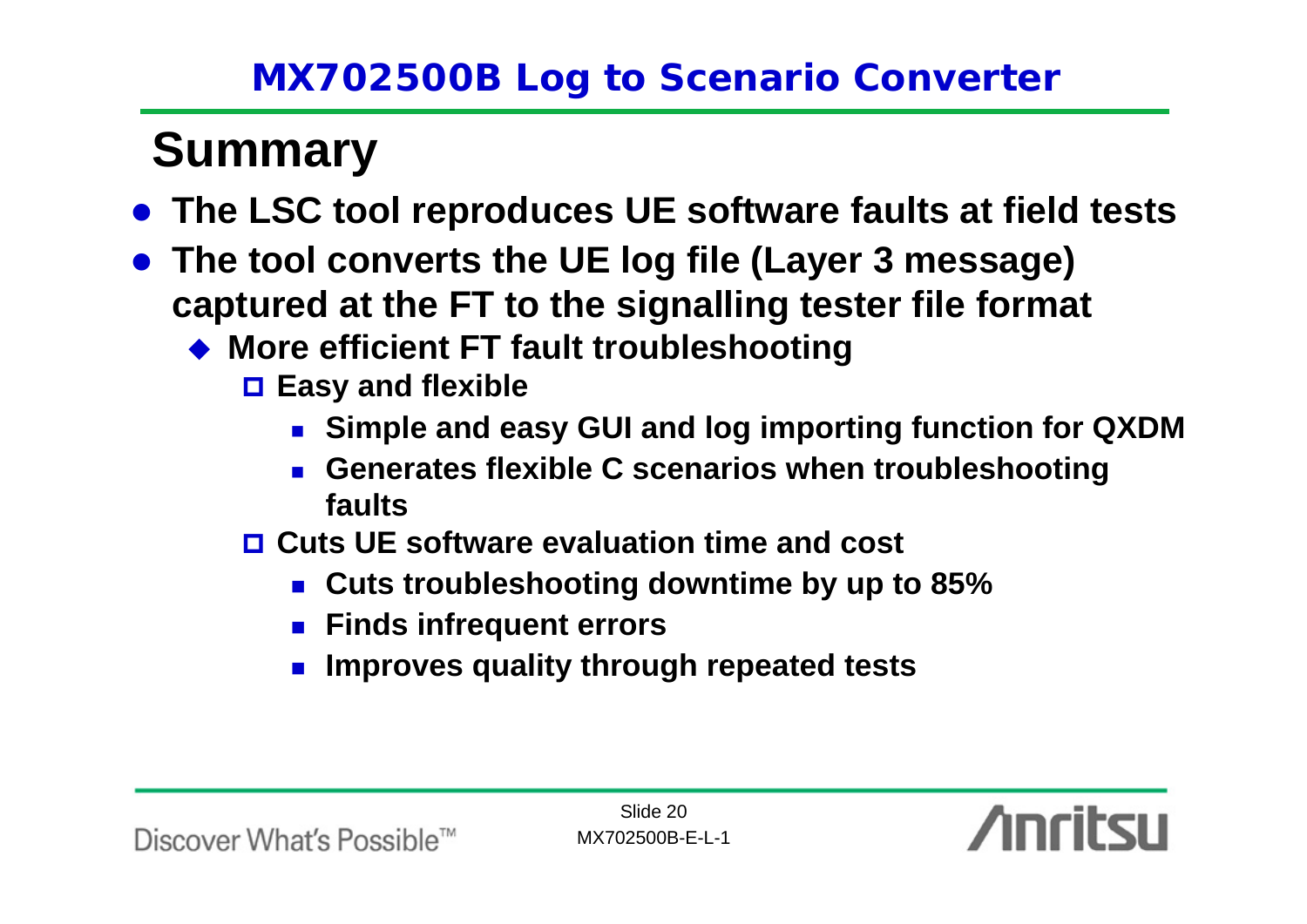# **Appendix: System Requirements**

| <b>Item</b>              | <b>Content</b>                                                                                        |
|--------------------------|-------------------------------------------------------------------------------------------------------|
| <b>PC</b>                | <b>IBM-PC/AT or compatible machine</b>                                                                |
| <b>CPU</b>               | 1 GHz or faster Intel Pentium Processor                                                               |
| <b>Memory</b>            | $\geq$ 256 MB                                                                                         |
| <b>Display</b>           | 1024 x 768 pixels or more, and high-color or better                                                   |
| <b>Drive</b>             | <b>CD-ROM</b>                                                                                         |
| <b>OS</b>                | Microsoft Windows 2000 Professional SP4 or later or<br>Microsoft Windows XP Professional SP2 or later |
| <b>HDD</b>               | $\geq$ 20 MB of free space                                                                            |
| <b>Keyboard/Mouse</b>    | 1 port (USB version 1.1/2.0)                                                                          |
| <b>Signalling Tester</b> | <b>MD8480B/C Ver. 5.30 or later</b><br>MD8470A Ver. 3.00 or later                                     |

Slide 21MX702500B-E-L-1 **Anritsu** 

Discover What's Possible<sup>™</sup>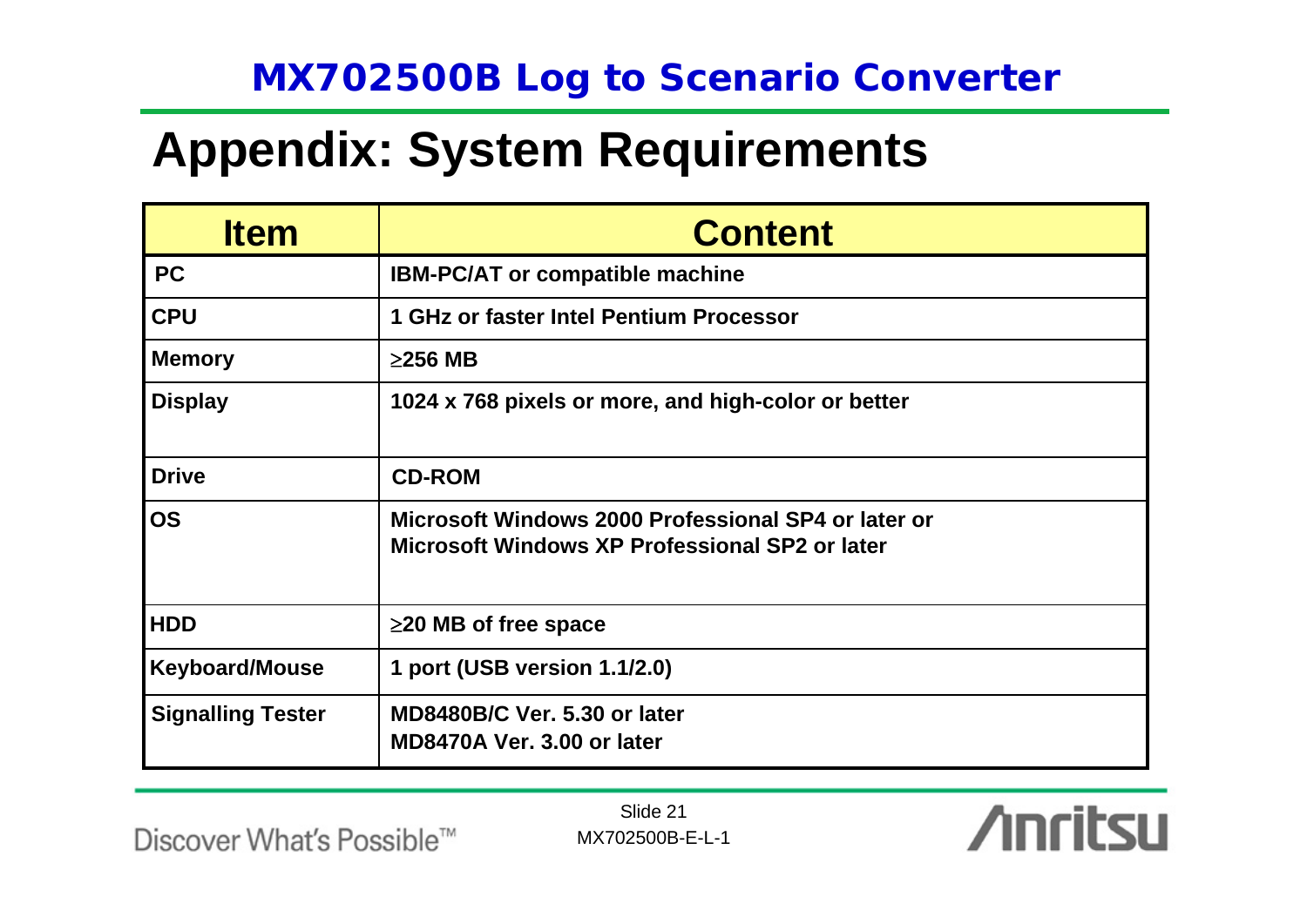# **Appendix: Technical Support**



Discover What's Possible™

Slide 22MX702500B-E-L-1